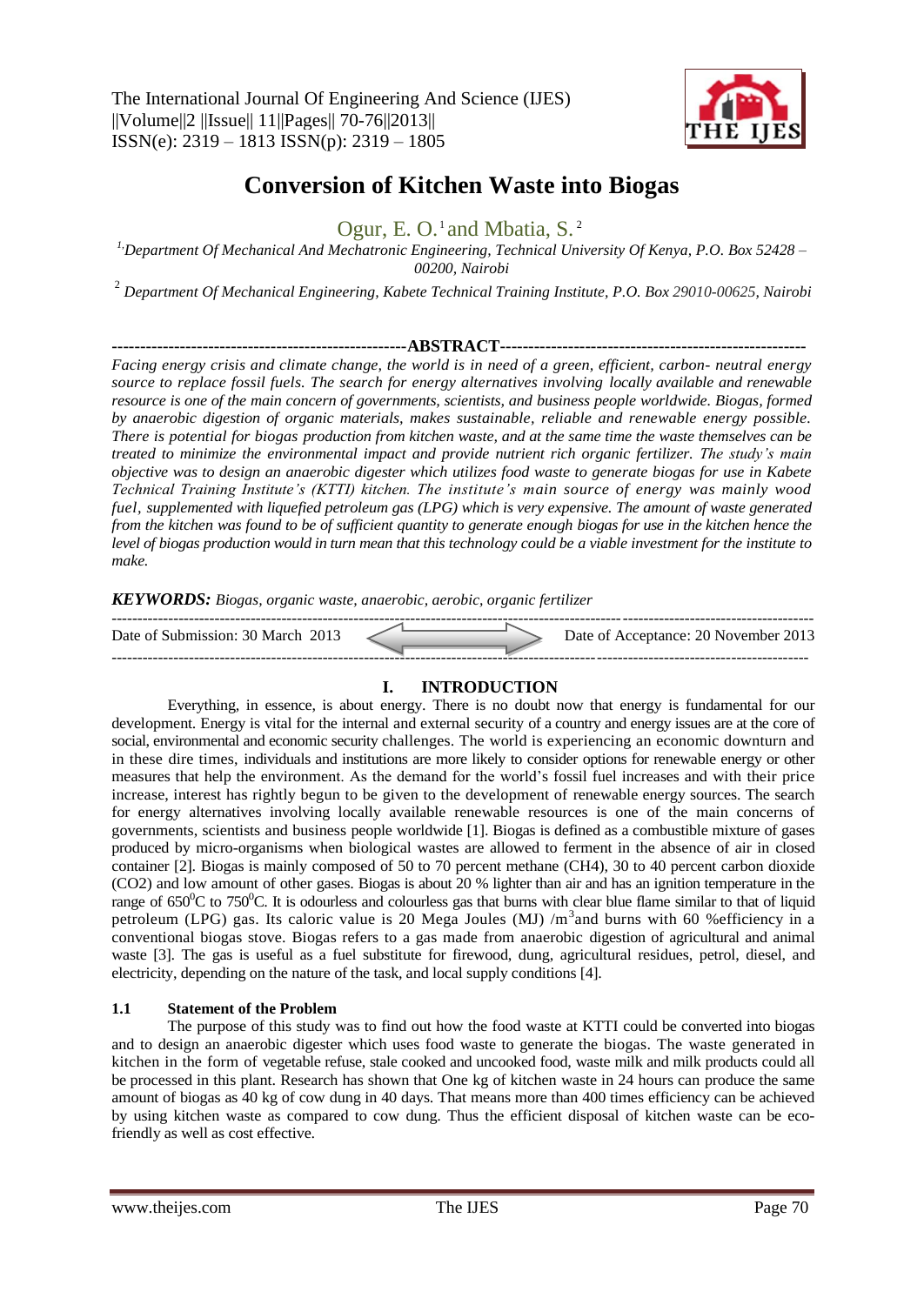# **1.2 Objectives of the study**

The main objective of this study is to design a biogas digester utilizing kitchen waste for KTTI. To achieve this, the following specific research objectives would have to be met:

- [1] To analyze the systems and methods used in the institute to dispose kitchen waste.
- [2] To establish how kitchen waste could be converted to biogas.
- [3] To analyze the extent to which biogas generation will impact the KTTI's operations.
- [4] To determine the benefits of kitchen wastes biogas plant over conventional biogas plant.
- [5] To determine how improper kitchen waste disposal affects the environment.

# **1.3 Significance of the Study**

The study was to provide information to help KTTI adapt the use of an anaerobic biogas system to replace the expensive LPG and wood fuel sources. The study was also to provide the institute with a basic explanation of the mechanics of a small, continuous flow anaerobic digester which the management could adopt for use. This would assist the KTTI adopt strategies that would reduce waste disposal and fuel costs by converting food waste into feedstock for the biodigester which would be used for cooking.

# **II. MATERIALS AND METHODS**

# **2.1 Materials**

A biogas production system consists of the following features:

# a) **Substrate inlet**

This consists of a receptacle for the raw fresh organic waste and pipe of at least 10 cm diameter leading to the digester. The connection between the inlet pipe and the digester must be air tight.

# b) **Digester**

This is the reservoir of organic wastes in which the substrate is acted on by anaerobic micro organisms to produce biogas.

#### c) **Gas Storage /Reservoir**

Depending on the proposed design, this may be simply an empty but enclosed space above the slurry in the digester, an inverted floating drum whose diameter is just slightly smaller than that of the cylindrical digester or an air tight polythene tube with an inlet –outlet outfit.

# d) **Gas Burner**

This may be a special lighting lamp or a modified burner for cooking.

# e) **Exhaust outlet**

This consists of a pipe of similar size to the inlet pipe connected to the digester at a slightly lower level than the inlet pipe to facilitate outflow of exhausted slurry as shown in Figure 1.



# Fig.1: Biogas Production System

# **2.2 Methods**

Biogas can be obtained from any organic material after anaerobic fermentation by three main phases. The fermentation of organic wastes under anaerobic conditions to produce biogas occurs in the following three stages as illustrated in Figures 2 and 3: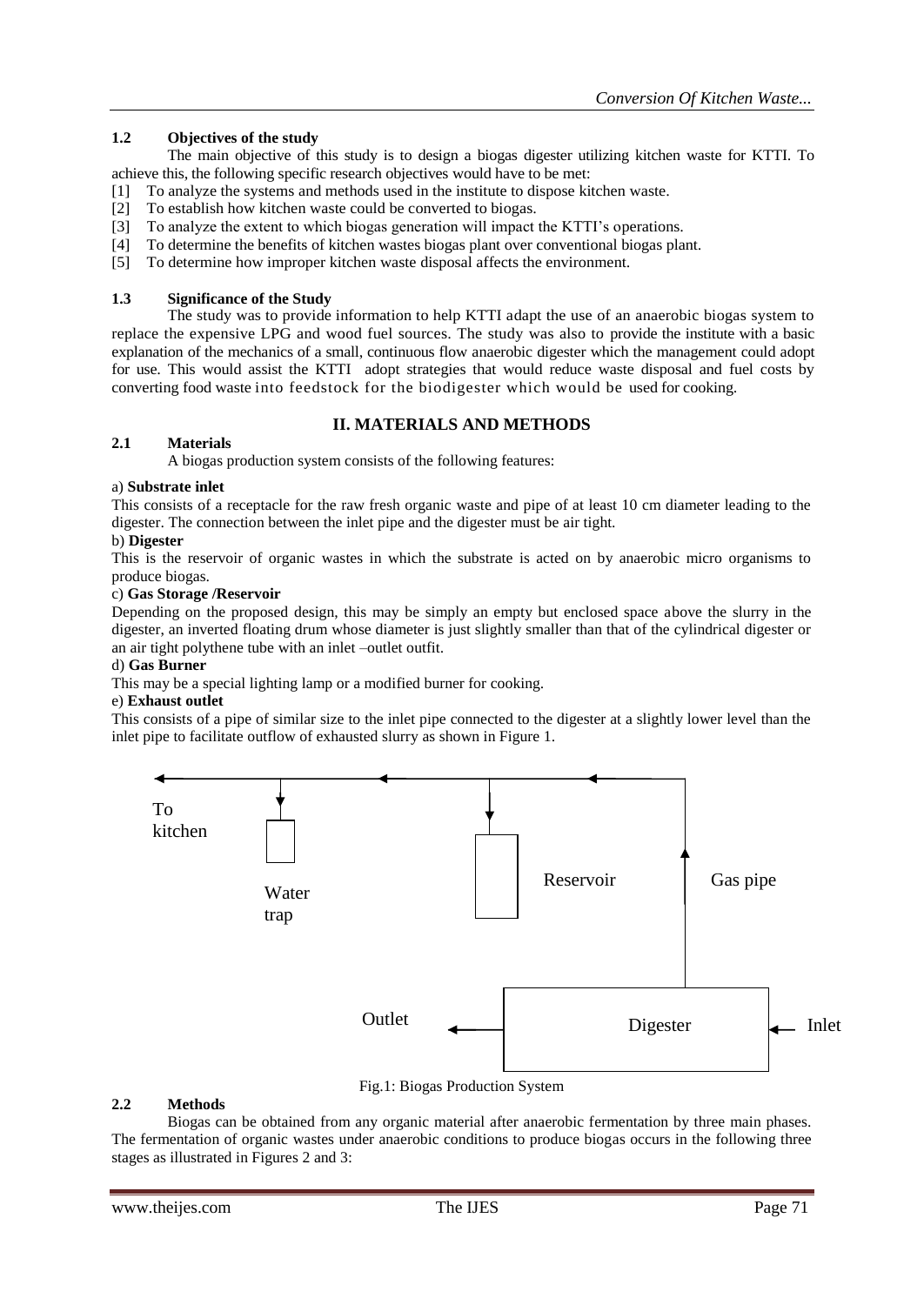# 1. **First Stage**

Complex organic compounds are attacked by hydrolytic and fermentative bacteria, which secrete enzymes and ferment hydrolyzed compounds into acetate and hydrogen .A small amount of the carbon converted will end up as volatile fatty acids, primarily propionic and butyric acids.



# Fig. 2: Fermentative Bacteria

# 2. **Second Stage**

The hydrogen- producing acetogenic bacteria continue decomposing by converting the volatile fatty acids into acetate and hydrogen producing acetogenic bacteria.



# 3**. Third Stage**

Methane –producing bacteria convert the hydrogen and acetate into methane .There is a certain amount of specialization in that different bacteria act on different substrates .In order for these bacteria to work properly and achieve the desired end products, the following conditions have to be well balanced .

- The dilution of the substrate i.e. amount of water to dilute the animal waste.
- The optimum temperature which should be  $35^{\circ}$ C
- Type of substrate (due to their suitable carbon to Nitrogen (C: N) ratio and total solid content cattle, pig and poultry manures are recommended).
- Rate of feeding the digester (overfeeding can lead to accumulation of volatile fatty acids).

The study aimed to evaluate the viability of designing a biodigester for biogas generation at KTTI kitchen utilizing food waste generated. Table 1 shows the type of fuel used and cost, whereas Table 2 presents data collected on type of waste and amount generated daily.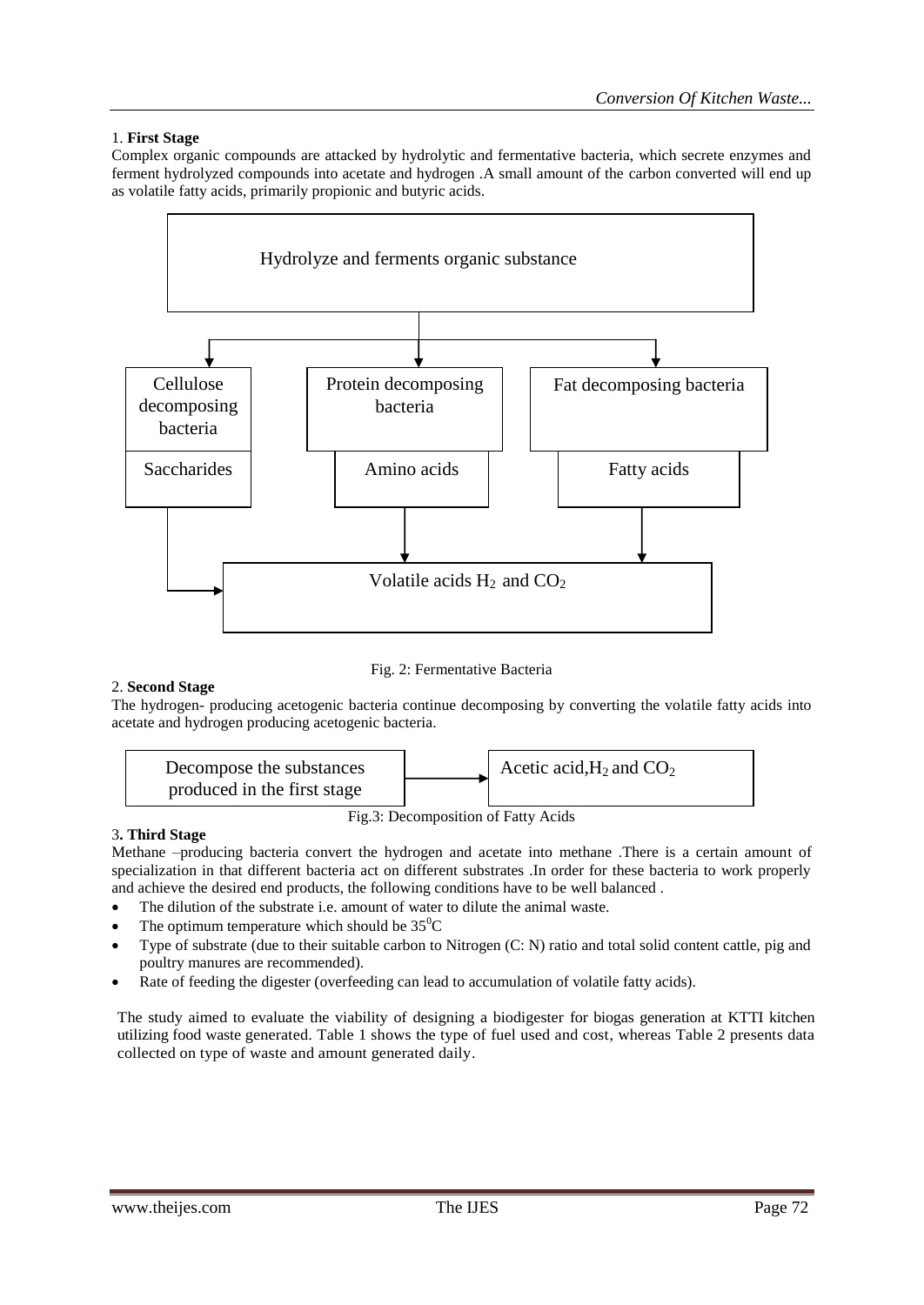| <b>Fuel used</b>           | Amount $(Kg)$ | Cost (Ksh ) |
|----------------------------|---------------|-------------|
| Wood fuel                  | 4000          | 20,000      |
| Liquid petroleum gas (LPG) | 200           | 40.000      |

# **Table 1: The type and cost of fuel used at KTTI kitchen on monthly basis**

**Table 2: Type and amount of kitchen waste generated from the KTTI kitchen**

| <b>Type of waste</b> | Amount $(Kg / day)$ |
|----------------------|---------------------|
| Food leftovers       |                     |
| Vegetable peelings   | 60                  |
| Others               | 20                  |

# **III. RESULTS AND DISCUSSION**

# **3.1 Design based on end-use-substitution of biogas for cooking**

The wood consumption of KTTI is 4000 kg/month which has a Biogas equivalent of 0.18m<sup>3</sup>/kg of wood. A comparable biogas volume would then be  $(0.18 \times 4000) = 720 \text{m}^3 = 0.5 \text{m}^3/\text{kg}$ . Therefore the required daily biogas volume =  $720/30 = 24m<sup>3</sup>$ . The proposed biogas plant is of fixed dome type of digester constructed in cylindrical shape. The relevant dimensions for the flat bottom digester are shown in Figure 3.



Fig. 3: Diagrammatic sketch of digester with flat bottom (Source: Niangua, 2006)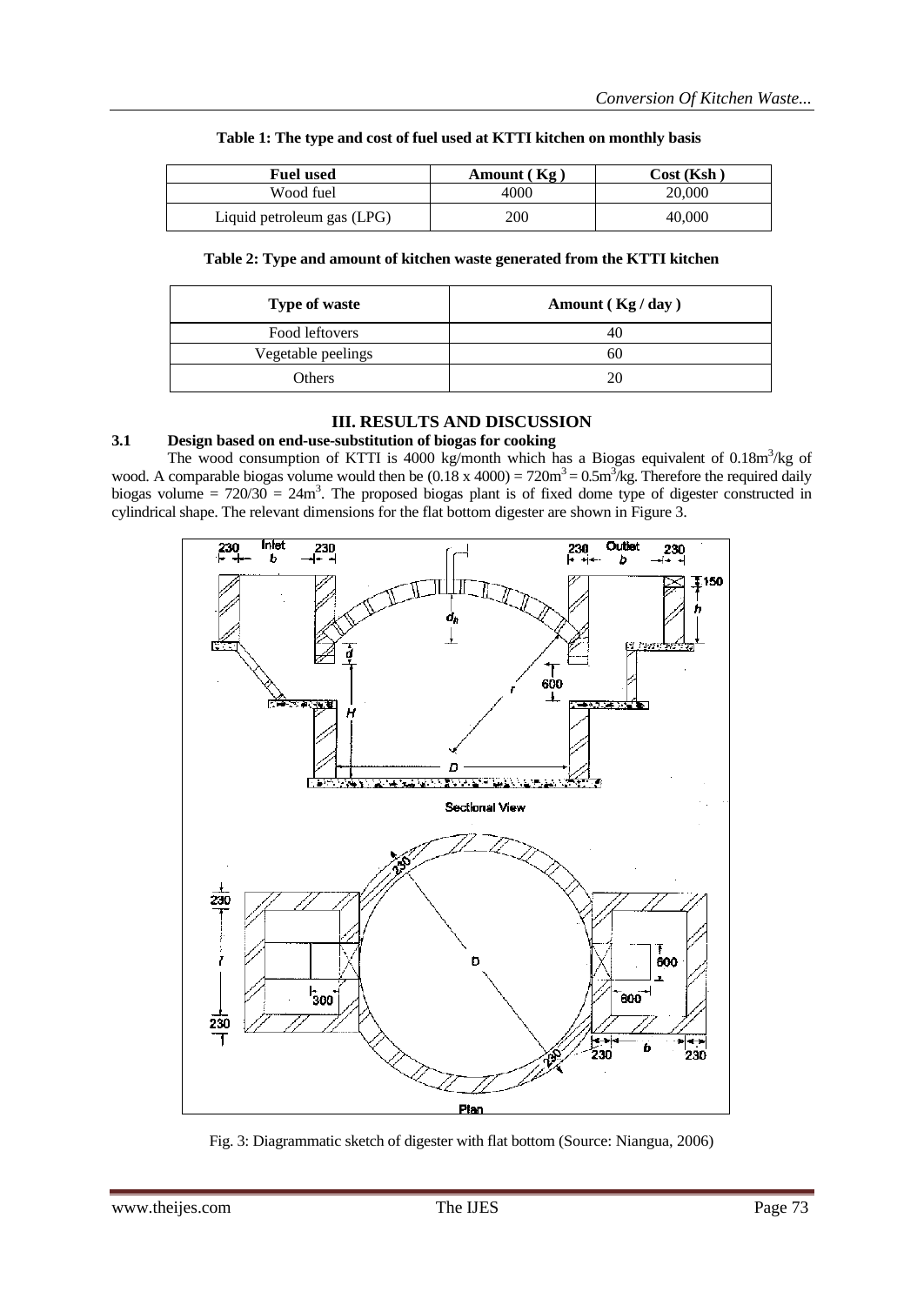The related parameters are defined as:

 $W = Weight$  of kitchen waste available per day (kg/day)

 $G =$  Gas production rate  $(m^3/day)$ 

 $V_s$  = Active slurry volume in the digester (m<sup>3</sup>)

 $S_D$  = Slurry displacement volume (m<sup>3</sup>)

H = height of the cylindrical portion of the digester up to the top edge of the inlet/outlet opening (m)

 $D =$  Diameter of the digester  $(m)$ 

 $h =$  slurry displacement in the inlet and outlet tanks  $(m)$ 

 $l, b =$  length and breadth of the inlet and outlet tank (m)

# **3.2 Gas production rate, (G)**

One kilogram of kitchen waste, if well digested, yields  $0.3\text{m}^3$  of biogas according to Dublin, 2008. The gas production rate (G) for the available kitchen waste, working with  $80 \text{kg/day}$  was found to be given by: G =  $\overline{W} \times 0.3 = 80 \times 0.3 = 24 \text{m}^3/\text{day}.$ 

# **3.3 Active slurry volume, (V)**

The active slurry volume in the digester is directly related to the hydraulic retention time (HRT). This is the theoretical time that a particle or volume of liquid waste added to a digester would remain in the digester . It is calculated as the volume of the digester divided by the volume of slurry added per day and is expressed as days (Niangua, 2006).

Active slurry is therefore given by:  $Vs = HRT \times 2 \frac{N}{1000}$  $HRT \times 2 \frac{W}{1000}$ , for the kitchen waste, HRT = 30 days,

$$
Vs = 4.8 m^3
$$

# **3.4 Calculation of height (H) and diameter (D) of the digester**

The relative values of height and diameter were calculated from the volume of the digester,

$$
V_s = \frac{\pi}{4} D^2 H
$$

In practice the ratio of D/H is taken as 2 (Niangua, 2006). Since the active slurry volume is  $4.8\text{m}^3$ , then,  $4.8 =$  $\pi$ /4xD<sup>2</sup>xH, but D = 2H, hence 4.8 =  $\pi$ /4. 4.H<sup>3</sup> H = (4.8 $\pi$ )<sup>13</sup>H = 1.15m, and D = 2 x 1.15 = 2.30m

# **3.5 Slurry displacement inside the digester, (d)**

The selection of a suitable value of d depends upon gas usage pattern. Since cooking at KTTI is usually done three times a day, 50% of the gas to be produced in a day will be made available for one cooking span. But since there is a continuous production of gas from the digester, the gas generated during cooking time should also be considered .The total cooking time is about 4 hours, the variable gas storage volume (SD) is obtained from the equation:  $4/24G + SD = 50/100G$ . By simplification,  $SD = 50/100G - 4/24G$ ,  $SD = 0.333G = 0.333 \times 24 = 7.992 \text{m}^3 = 8 \text{m}^3$ . Then d is obtained from the equation,  $SD = \pi/4$ . D.d,  $8 = \pi/4 \times 2.3$  $x d = 1.93m$ .

# **3.6 Slurry displacement height (h) in the inlet and outlet tanks.**

The maximum pressure attained by the gas is equal to the pressure of the water (slurry) column above the lowest slurry level in the inlet and out tanks as shown in Figure 1. This pressure is usually selected to be 0.85m water gauge as a safe limit for brick/concrete dome type of digester as the proposed design. Therefore,  $h +$  $d = 0.85$ m, and  $h = 0.85 - 1.93 = -1.08$ m (negative sign means the height is below the tank level).

# **3.7 Length (l) and breadth (b) of the inlet and outlet tanks.**

A rectangular shape of the cross section of the inlet and outlet tanks is taken and usually.  $L = 1.5b$  is selected. The cross section areas are selected as identical hence:  $SD = 2x \ln x$  b x h where  $h = 1.08$ ,  $SD = 8m^3$   $8 = 2 \times 1.5b^2 \times 1.08$ , from which  $b = (8/2 \times 1.5 \times 1.08)1/2 = 1.57m$  and  $l = 1.5 \times 1.57m$  $= 2.36m.$ 

# **3.8 Material selection for the proposed fixed dome digester**

The methods of estimation of basic raw materials like cement, sand, brick and steel was made for items like concreting, brickwork and plastering. Concreting is required at the digester bottom and at the base of inlet and outlets tanks. The foundations are taken as 0.1m thick. For the construction of the biodigester the quantity of material vary according to the type and size of the unit. Table 3 shows information on material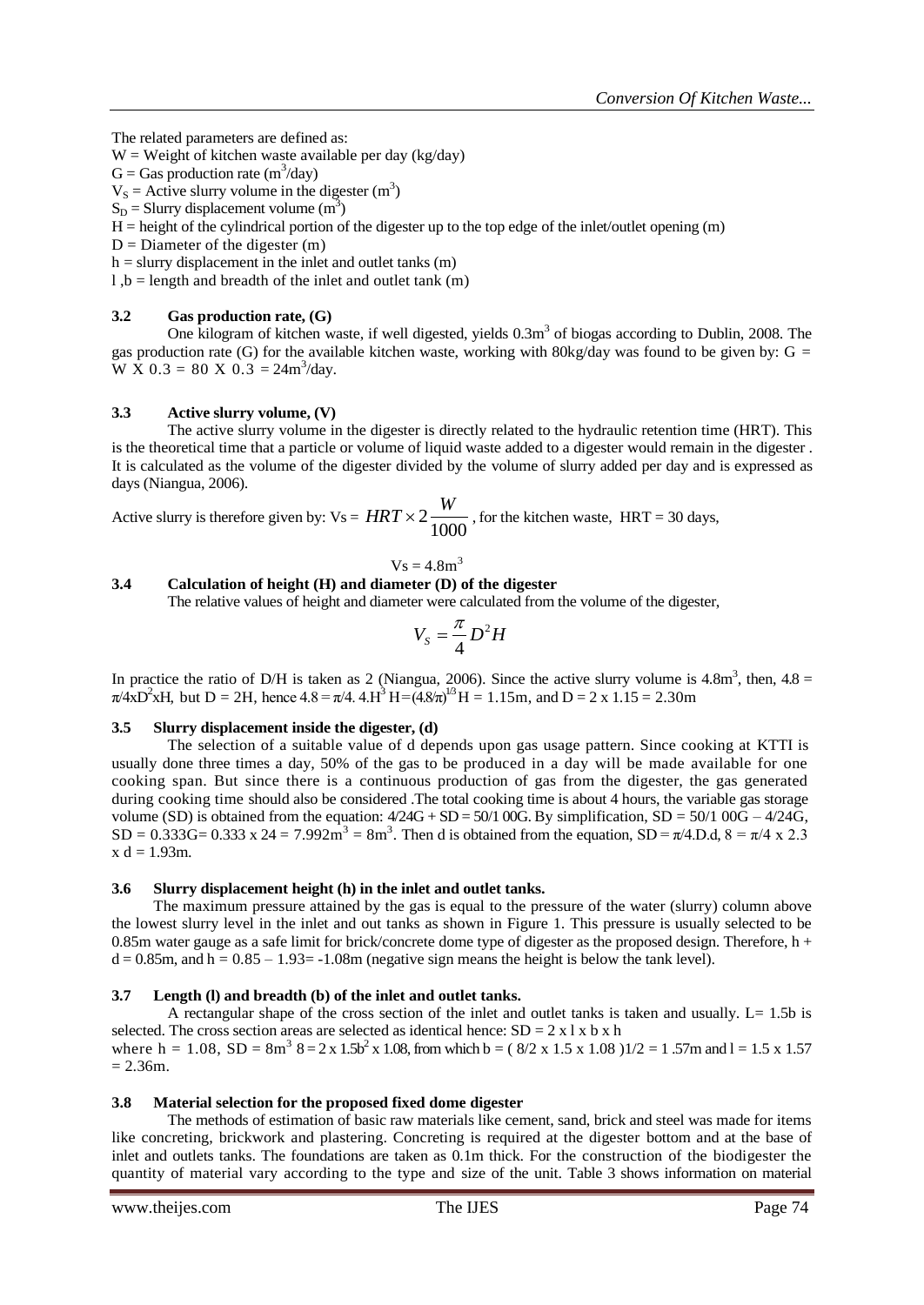estimate of various sizes of biogas digester obtained from Kenya National Domestic Biogas Programme [5]. From the information on data in the table, an estimate and cost of a 4.8m<sup>3</sup> digester was selected. In Table 4, an outline of the actual cost estimate for the biodigester is presented.

| <b>Item</b>                     | <b>Quantity per given sizes</b> |                |                          |                  |                  |           |
|---------------------------------|---------------------------------|----------------|--------------------------|------------------|------------------|-----------|
|                                 | $4m^3$                          | $6m^3$         | 8m <sup>3</sup>          | 10m <sup>3</sup> | 12m <sup>3</sup> | Cost/Unit |
| Cement 50kg bags                | 14                              | 17             | 20                       | 24               | 27               | 700       |
| Sand in ton                     | 3                               | 5              | 6                        | $\overline{7}$   | $\overline{7}$   | 2000      |
| Gravel in ton                   | $\mathbf{1}$                    | $\overline{2}$ | 3                        | $\overline{4}$   | $\overline{4}$   | 1300      |
| Machined cut stones<br>6vQ      | 180                             | 200            | 250                      | 300              | 420              | 30        |
| Fired bricks pieces             | 150                             | 200            | 300                      | 350              | 400              | 5         |
| Round bars 3/8" (R8)            | $\overline{2}$                  | 3              | 3                        | 3                | 3                | 450       |
| Round bars 1/4" (R6)            | $\overline{2}$                  | 3              | $\overline{\mathcal{L}}$ | $\overline{4}$   | $\overline{4}$   | 250       |
| PVC pipe 4 inches               | 1                               | 1              | 1                        | $\mathbf{1}$     | $\mathbf{1}$     | 650       |
| PVC elbow 4 inches $45^{\circ}$ | $\mathbf{1}$                    | $\mathbf{1}$   | $\mathbf{1}$             | 1                | $\mathbf{1}$     | 400       |
| Nails 3 inches in Kgs           | 1                               | 1              | 1                        | 1                | $\mathbf{1}$     | 150       |
| Nails 4 inches in Kgs           | 1                               | 1              | 1                        | 1                | $\mathbf{1}$     | 180       |
| Binding wire in Kgs             | 1                               | $\overline{2}$ | $\overline{2}$           | $\overline{2}$   | $\overline{2}$   | 120       |
| Excavation                      | 2000                            | 4000           | 5000                     | 5000             | 5000             |           |
| Plywood                         | 1                               | $\overline{2}$ | $\overline{2}$           | $\overline{2}$   | 2                | 500       |
| Water proof additive            | 3                               | 5              | 5                        | $\overline{7}$   | 10               | 200       |
| 1" Galvanized pipe              | 1                               | 1              | $\mathbf{1}$             | 1                | 1                | 1200      |
| Manual labour                   | 3000                            | 6000           | 6000                     | 6000             | 8000             | 300       |
| Plumbing                        | 4000                            | 4000           | 4000                     | 4000             | 4000             |           |
| Technical fee (Ksh)             | 18,000                          | 20,000         | 25,000                   | 30,000           | 35,000           |           |
| <b>Total Cost (Ksh)</b>         | 56,400                          | 68,610         | 75,800                   | 101,070          | 110,660          |           |

| Table 3: Average actual biogas digester table of quotation (Source: [5]) |  |  |  |
|--------------------------------------------------------------------------|--|--|--|
|                                                                          |  |  |  |
|                                                                          |  |  |  |

**Table 4: Cost estimate of the proposed 4.8m<sup>3</sup> biodigester**

| <b>Item</b>               | Quantity of 4.8m <sup>3</sup> size | <b>Cost /Unit</b> |
|---------------------------|------------------------------------|-------------------|
| Cement 50kg bags          | 5                                  | 700               |
| Sand in ton               | $\overline{4}$                     | 2000              |
| Gravel in ton             | 1.5                                | 1300              |
| Machine cut stones 6x9    | 200                                | 50                |
| Fire bricks               | 180                                | 10                |
| Round bars 3/8" (R8)      | 3                                  | 500               |
| Round bars $1/4$ " $(R6)$ | 3                                  | 300               |
| PVC pipe 4 inches         | 1                                  | 650               |
| PVC elbow inches $45^0$   |                                    | 400               |
| Nails 3 inches in Kgs     |                                    | 150               |
| Nails 4 inches in Kgs     |                                    | 180               |
| Binding wire in Kgs       | $\overline{c}$                     | 120               |
| Excavation                | 2,400                              |                   |
| Plywood                   | 2                                  | 500               |